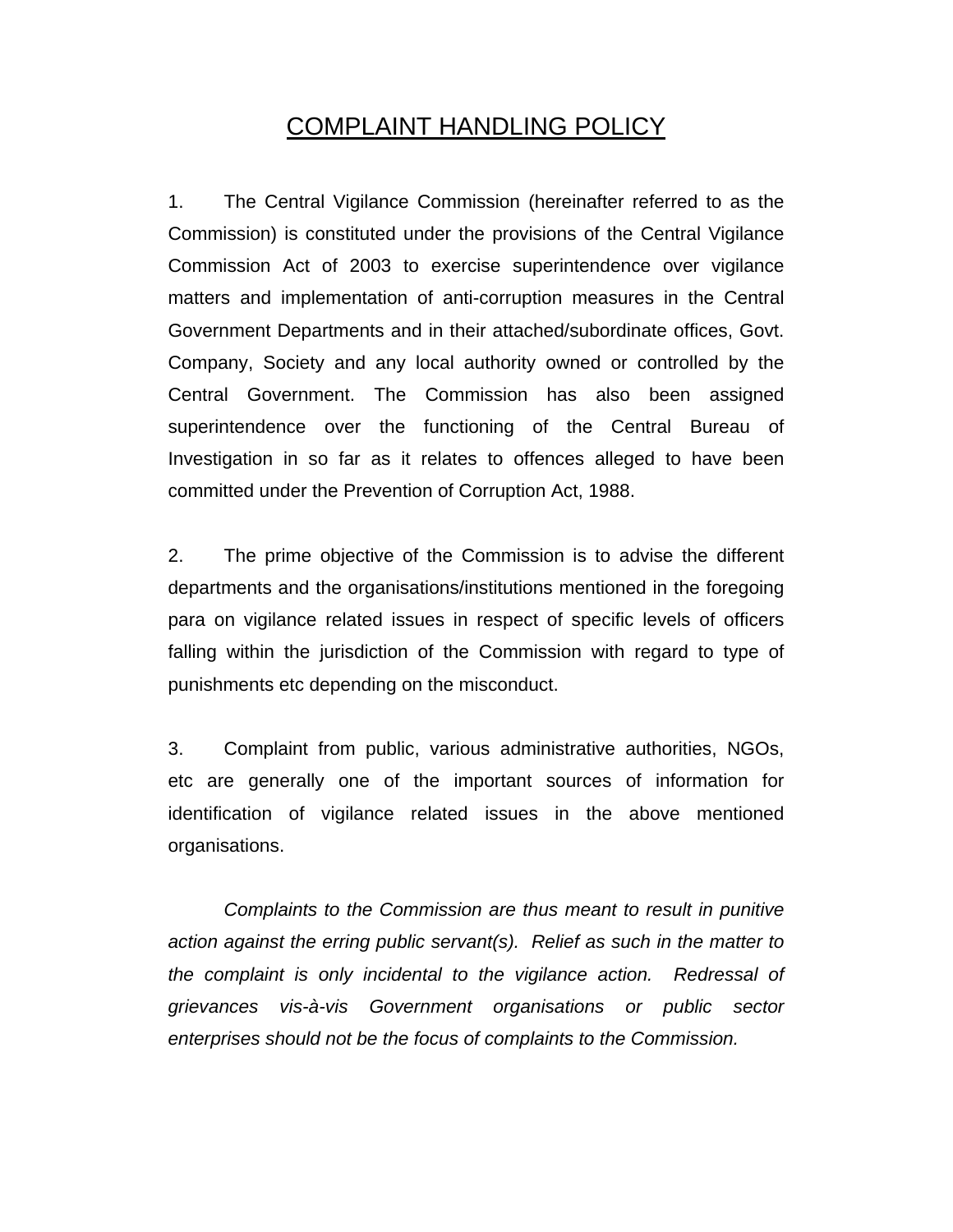4. Complaint can be lodged **only** against officials belonging to the organisations over which CVC has jurisdiction, namely:-

- Central Govt. Ministries/Departments
- **EXEC** Central; Govt. Public Sector Undertakings
- **EXEC** Nationalised Banks, Insurance Companies
- **Autonomous organisations like Port Trusts etc.**
- **EXEC** Centrally administered territories including Delhi, Chandigarh, Daman and Diu, Pondicherry etc.

*The Commission has no jurisdiction over private Individuals and State Governments. Therefore, please do not lodge complaints against officials of these organisations to the Commision.*

- 5. The complainant should note –
- **The Commission does not entertain anonymous/pseudonymous** complaints.
- Whenever the complainant for valid reasons requests that his identity be withheld while processing the complaint, this will be ensured by the Commission.
- Complaints must be brief and contain factual details, verifiable facts and related matters. They should not be vague or contain sweeping general allegations.
- **•** Complaint should be addressed directly to the Commission. Complaints marked to a large number of functionaries are not normally pursued by the Commission.